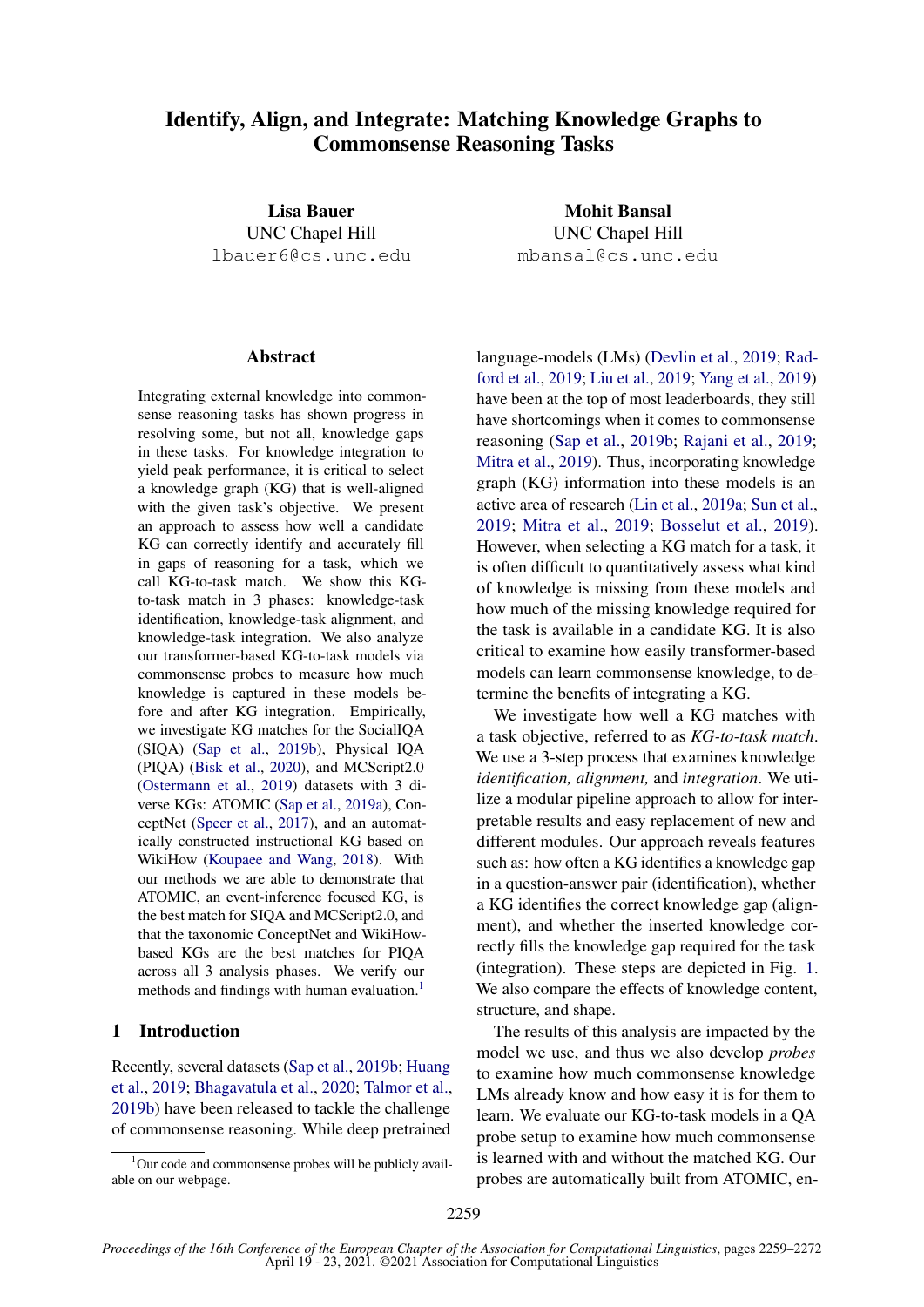<span id="page-1-0"></span>

Figure 1: We illustrate our 3 phases of analysis: Knowledge-Task Extraction Analysis, Knowledge-Task Alignment Analysis, and Knowledge-Task Integration Analysis with Probing Analysis.

abling us to leverage existing knowledge sources as a probing base without relying on expensive collection methods. We also include an MLM probe setup to obtain zero-shot and fine-tuned results on probes for social relations, agent-patient assignment, and world knowledge.

We present detailed empirical results on three diverse datasets: SocialIQA (SIQA) task [\(Sap et al.,](#page-10-0) [2019b\)](#page-10-0), which requires social knowledge; Physical IQA (PIQA) [\(Bisk et al.,](#page-9-0) [2020\)](#page-9-0) which requires physical knowledge; and MCScript2.0 [\(Ostermann](#page-9-1) [et al.,](#page-9-1) [2019\)](#page-9-1), which requires commonsense script knowledge, not restricted to a particular domain. Since both SIQA and PIQA require a particular domain of commonsense knowledge, these tasks allow us to draw strong conclusions about KG integration, as knowledge must be well aligned with the tasks to yield performance gains. Analyzing MCScript2.0, on the other hand, allows us to understand how this analysis applies to a task where the best match is not obvious. We compare KG-totask match with three diverse KGs: ATOMIC [\(Sap](#page-10-1) [et al.,](#page-10-1) [2019a\)](#page-10-1), ConceptNet [\(Speer et al.,](#page-10-2) [2017\)](#page-10-2), and automatically extracted subgraphs from WikiHow. Each KG is tailored for a different commonsense domain: ATOMIC focuses on social commonsense, ConceptNet on taxonomic commonsense, and WikiHow on instruction-based commonsense. This allows us to see how different tasks require different types of commonsense knowledge.

To investigate KG-to-task match, we follow three phases: identify, align, and integrate. In our first phase, we examine knowledge gap iden-

tification by analyzing our extraction quantities. In our second phase, we examine alignment by utilizing a 'knowledge-surrounded' (KS) model, in which we replace task candidate answers with knowledge-surrounded answers. We found that ATOMIC is the best match for SIQA across both identification and alignment: 11% more ATOMIC data is extracted for question-answer knowledge gaps than ConceptNet data, with a 4.8% performance increase over BERT using our ATOMIC KS model. We use our third phase, integration, to investigate the classification change distributions from BERT to the KS model, finding that our model is more confident about correct classification changes, supporting the ATOMIC-SIQA match. Additionally, both ConceptNet and WikiHow graphs outperformed ATOMIC on PIQA: 8% more ConceptNet data is extracted than ATOMIC and a 17.4% performance increase is achieved with our Concept-Net KS model, whereas we get a 15.5% increase with our WikiHow KS model. Finally, we find that ATOMIC is the best match for MCScript2.0, with a 2.7% increase with our ATOMIC KS model.

We also perform human evaluation and show important connections between the analysis phases. We see that if our KS model shows improvement for high quality settings, our extraction step is a valid knowledge-gap identification metric between 74% and 89% of the time, depending on the dataset. We also show that our best alignment strategy for ATOMIC-SIQA fills knowledge gaps 66% of the time, outperforming the best alignment strategy for ConceptNet-SIQA, which supports our KS model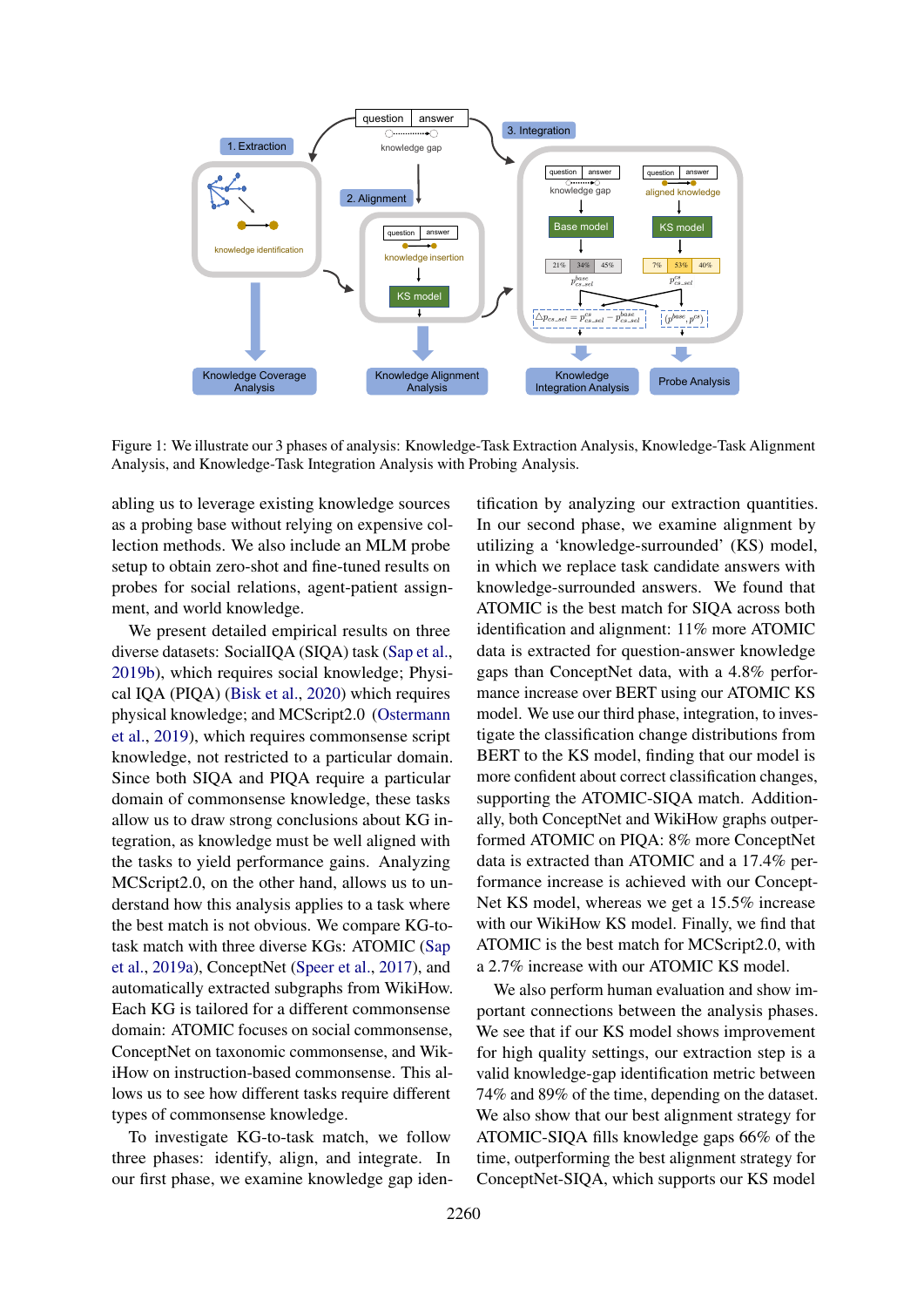performance results. We find similar trends for PIQA alignment and also find that the amount of information available at inference time may affect alignment results for MCScript2.0. Human evaluation shows that 93% of ATOMIC-SIQA KS model prediction changes (with respect to the baseline) select the answer with the highest knowledge quality, verifying our integration phase as a quality metric.

Our commonsense QA probes before and after KG integration show that our KS model only considerably outperforms the BERT baseline on certain relational probes, indicating the type of knowledge gaps ATOMIC is better at resolving, e.g., relational knowledge such as feelings, reactions, etc.

Overall, our methods not only illustrate the type of knowledge that current transformer-based models are missing to approach human-level commonsense reasoning but also how we can identify, align, and integrate knowledge between a KG and a task to find the best match to fill in these missing gaps of reasoning.

## 2 Related Work

Language Model Probes: Recent work in probe construction has examined neural model knowledge [\(Richardson and Sabharwal,](#page-10-7) [2019;](#page-10-7) [Zhou et al.,](#page-10-8) [2020b;](#page-10-8) [Rogers et al.,](#page-10-9) [2020;](#page-10-9) [Lin et al.,](#page-9-11) [2020\)](#page-9-11). [Tal](#page-10-10)[mor et al.](#page-10-10) [\(2019a\)](#page-10-10) constructed eight tasks that evaluated LMs for operations such as comparison, conjunction, and composition. [Zhou et al.](#page-10-11) [\(2020a\)](#page-10-11) created logically equivalent probes to evaluate robustness on commonsense tasks to syntax. [Kwon](#page-9-12) [et al.](#page-9-12) [\(2019\)](#page-9-12) proposed tests based on ConceptNet to measure what types of commonsense MLMs understand. Our work instead focuses on probing models for causal, social commonsense in both the MLM and QA setup before and after KG integration and fine-tuning, and automatically constructs probes from existing knowledge sources.

Commonsense Reasoning: Recent commonsense reasoning datasets [\(Bhagavatula et al.,](#page-9-4) [2020;](#page-9-4) [Zellers et al.,](#page-10-12) [2018;](#page-10-12) [Zhou et al.,](#page-10-13) [2019;](#page-10-13) [Sap et al.,](#page-10-0) [2019b;](#page-10-0) [Bisk et al.,](#page-9-0) [2020;](#page-9-0) [Lin et al.,](#page-9-13) [2019b;](#page-9-13) [Zellers](#page-10-14) [et al.,](#page-10-14) [2019;](#page-10-14) [Ostermann et al.,](#page-9-1) [2019\)](#page-9-1) have motivated research in several domains of commonsense: abductive, grounded, temporal, social, and physical. Commonsense reasoning can be learned either by KGs pre-training [\(Bosselut et al.,](#page-9-10) [2019;](#page-9-10) [Bosselut](#page-9-14) [and Choi,](#page-9-14) [2019;](#page-9-14) [Ye et al.,](#page-10-15) [2019\)](#page-10-15) or by integrating explicit knowledge [\(Chen et al.,](#page-9-15) [2017;](#page-9-15) [Mitra et al.,](#page-9-16) [2018;](#page-9-16) [Bauer et al.,](#page-9-17) [2018;](#page-9-17) [Lin et al.,](#page-9-9) [2019a;](#page-9-9) [Zhang](#page-10-16)

[et al.,](#page-10-16) [2019;](#page-10-16) [Xiong et al.,](#page-10-17) [2019\)](#page-10-17). We show how finding nuanced knowledge for successful commonsense reasoning can be quantitatively examined.

Commonsense Knowledge Analysis: [Zhang et al.](#page-10-18) [\(2020\)](#page-10-18) presented a categorization of essential knowledge for the Winograd Schema Challenge [\(Levesque et al.,](#page-9-18) [2012\)](#page-9-18) via human annotation to identify what knowledge was required for better commonsense reasoning. [Ma et al.](#page-9-19) [\(2019\)](#page-9-19) investigated how KG integration methods affected model performance on different tasks and found that the degree of domain overlap between the KG and the task plays a crucial role in performance. We further investigate this by measuring KG-to-task match across 3 automatic phases, considering different extraction methods, and probing models for knowledge before and after KG integration.

## 3 Tasks & Knowledge Graphs

### 3.1 Tasks

SIQA: The SocialIQA (SIQA) [\(Sap et al.,](#page-10-0) [2019b\)](#page-10-0) task focuses on social commonsense. Given a context and question, a model selects from 3 answers. SIQA contexts are based on ATOMIC [\(Sap et al.,](#page-10-1) [2019a\)](#page-10-1) events and SIQA question types are guided by ATOMIC inference dimensions. Thus, we expect ATOMIC to match SIQA requirements. For simplicity, we refer to the concatenation of context and question as the question throughout the paper. PIQA: The PhysicalIQA (PIQA) [\(Bisk et al.,](#page-9-0) [2020\)](#page-9-0) task objective focuses on physical commonsense reasoning. Given a goal, a model selects from 2 candidate solutions. PIQA is derived from the instruction domain, and thus we expect instructional physical commonsense to benefit PIQA. For simplicity, we refer to the goal as the question.

MCScript2.0: MCScript2.0 [\(Ostermann et al.,](#page-9-1) [2019\)](#page-9-1) focuses on script events and participants, requiring commonsense knowledge, in particular script knowledge, to answer questions correctly. We specifically choose this dataset such that it does not have a strong preference for any of the KGs we investigate, to illustrate what our analysis may look like for an unpredictable result. For simplicity, we refer to the concatenation of context and question as the question throughout the paper.

#### 3.2 Knowledge Sources

We show results across three knowledge graphs to illustrate differences in KG-to-task identification, alignment, and integration, and to show how BERT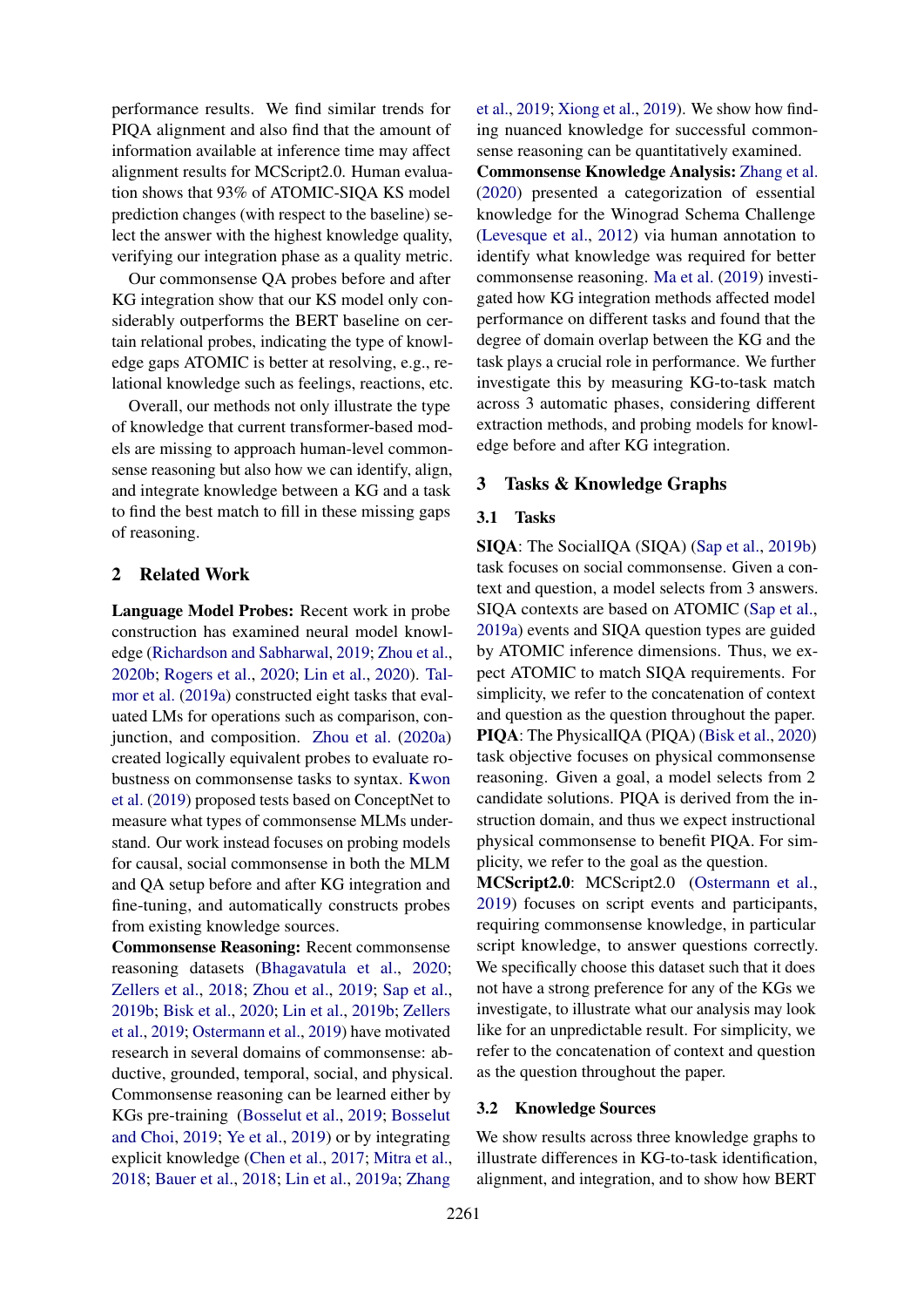<span id="page-3-0"></span>

Figure 2: Examples of different knowledge shapes per KG given SIQA context and ground truth answer.

<span id="page-3-1"></span>

| КG | <b>Shape</b> | Cond.                    | <b>Filter</b> | <b>Sets</b> | Pres.                    |
|----|--------------|--------------------------|---------------|-------------|--------------------------|
| AT | triple       | OС                       | HО            | $CS-1$      | KS+                      |
| CΝ | path         | А                        | HR            | $CS-2$      | KS-                      |
| WН | subgraph     | $\overline{\phantom{a}}$ |               | $CS-3$      | $\overline{\phantom{a}}$ |

Table 1: Variations for each knowledge setting. AT=ATOMIC, CN=ConceptNet, WH=WikiHow, QC=question-conditioned, A=unconditioned, HR=high recall, HQ=high quality, KS+/-=knowledge presence at inference time.

responds differently to various types of knowledge. ATOMIC: ATOMIC [\(Sap et al.,](#page-10-1) [2019a\)](#page-10-1) is an inferential knowledge atlas that focuses on if-then reasoning. This knowledge is structured as eventinference pairs, where each pair reflects one of 9 possible inference dimensions for different if-then reasoning relations (cause vs. effect, etc). Knowledge is in the form of short, abstracted, free-text. See the left of Fig [2](#page-3-0) for examples.

ConceptNet: ConceptNet [\(Speer et al.,](#page-10-2) [2017\)](#page-10-2) is a taxonomic knowledge graph that connects natural language concepts with relation edges. While there are relation edges similar to ATOMIC inference dimensions, the structure of the knowledge is in the form of structured triples and generally tends to focus on relations between words or phrases. See the right of Fig [2](#page-3-0) for examples.

WikiHow: We automatically extract subgraphs from WikiHow [\(Koupaee and Wang,](#page-9-2) [2018\)](#page-9-2) to build our own instruction-based, domain-specific KG. Details are found in the appendix.

### 4 Phase 1: Identify

#### <span id="page-3-2"></span>4.1 Setup

We identify knowledge using the following extraction methods for each KG. Our setup with all possible options is illustrated in Table [1.](#page-3-1) We will use

Fig [2](#page-3-0) as a running example throughout this section.

#### 4.1.1 Knowledge Conditioning

#### Unconditioned (A) Answer-Knowledge:

*ATOMIC*: For each candidate answer, we extract a pool of top scoring knowledge using tf-idf between the answer and all ATOMIC event-inference pairs. *ConceptNet & WikiHow*: For each candidate answer, we extract knowledge that links concepts in the answer to any concept in the KG, where concepts are tokens in the answer and nodes in the KG. *Example*: Consider the SIQA context and groundtruth answer on the right side of Fig [2.](#page-3-0) Here, the A conditioning setup for ConceptNet would extract the triple [keep, Antonym, get\_rid].

## Question-Conditioned (QC) Answer-Knowl.:

*ATOMIC*: We select a question-conditioned knowledge pool via the top scoring tf-idf match between the question & candidate answer and all ATOMIC event-inference pairs. We then select a pool of top scoring knowledge for each candidate answer using tf-idf between the candidate answer and the question-conditioned knowledge pool.

*ConceptNet & WikiHow*: For each candidate answer, we extract knowledge that links concepts in the question directly to concepts in the answer. *Example*: All knowledge illustrated in Fig [2](#page-3-0) is extracted using QC conditioning.

#### 4.1.2 Knowledge Shape

#### Knowledge Pairs/Triples:

*ATOMIC*: We take the highest scoring knowledge pair determined by the conditioning step.

*ConceptNet & WikiHow*: We select a triple at random from the conditioning step.

#### Knowledge Paths:

*ATOMIC*: In the QC setup, for each data point, we extract a question-knowledge pool via top scoring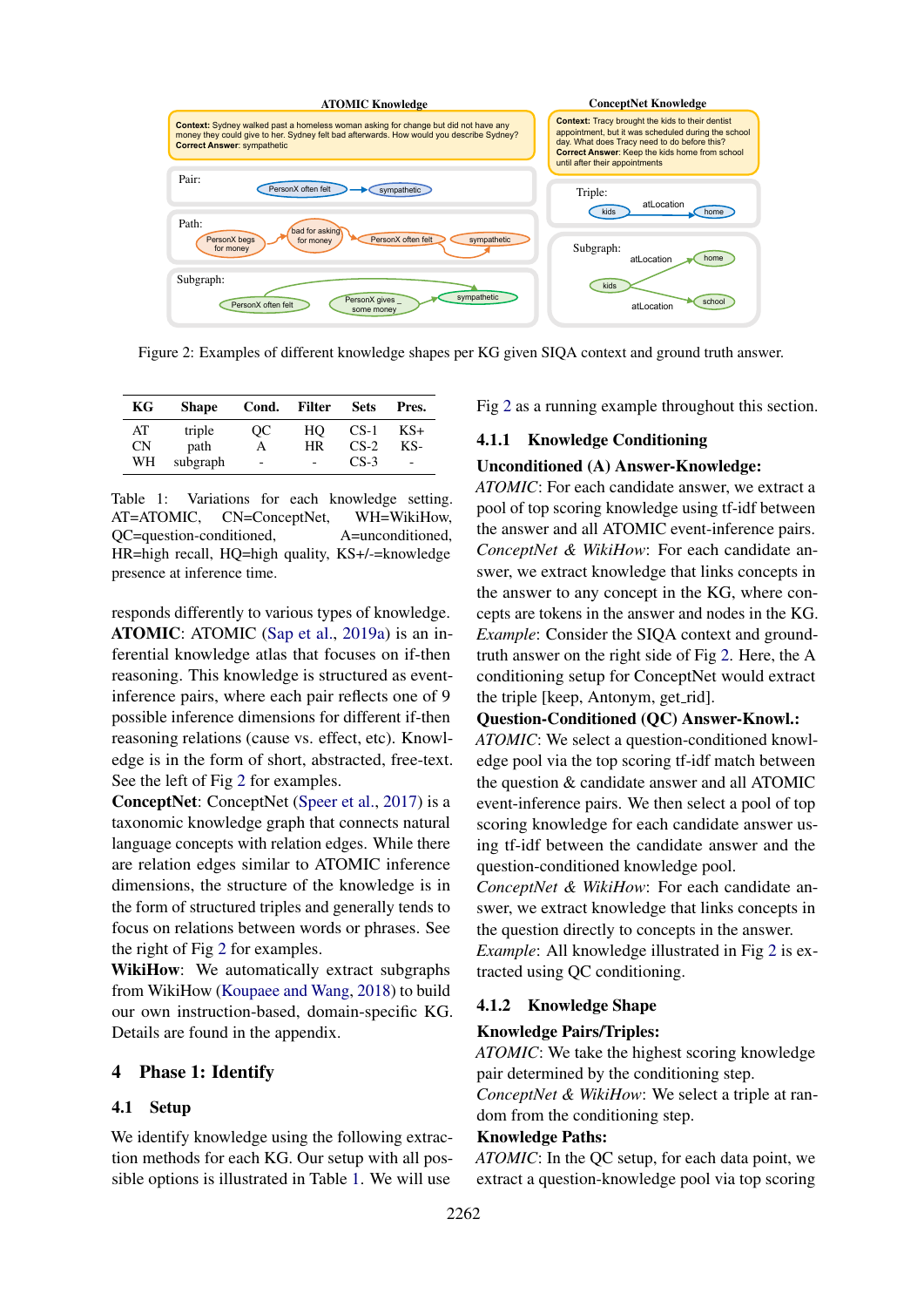tf-idf match between the question and all ATOMIC event-inference pairs. If there exists a concept link between the question-knowledge pool and the answer-knowledge pool from the conditioning step, we link this knowledge as a path. In the A setup, we make the modification that our answer-knowledge pool can link to any pair in ATOMIC.

*WikiHow*: In the QC setup, we find a path from a word in the question, to another word in the question, to a word in the answer. In the A setup, we find a path from a word in the answer to any word it connects to in the KG, as a path through the KG.

# Knowledge Subgraphs:

*ATOMIC*: We take a maximum of the 3 highest scoring knowledge triples determined by the conditioning step to create 1-hop subgraphs.

*ConceptNet & WikiHow*: From the conditioning knowledge pool, we add the subgraph with the highest number of edges, as we assume these to be the most informative. We only consider 1-hop edges and take the top 5.

Example: All three shape variations are illustrated in Fig [2,](#page-3-0) using QC conditioning.

## 4.1.3 Knowledge Filtering

High Quality/Low Recall (HQ): We constrain each answer candidate to keep its highest scoring unique knowledge such that no answer candidate shares knowledge, intending to ensure the relevance of the knowledge to that candidate alone.

Low Quality/High Recall (HR): Candidate keeps its highest scoring knowledge regardless of knowledge sharing among candidates.

#### 4.1.4 Data Subsets & Baseline Training

We split data into subsets depending on how many candidate answers extracted knowledge (CS-X) to evaluate knowledge impact on task performance fairly. For our main results, we use the split in which each answer has access to knowledge (CS-2 for PIQA and MCScript2.0, CS-3 for SIQA). Table [2](#page-4-0) illustrates the percent of original data for each split. We compare KS model subset results against a BERT baseline trained and evaluated on the same subset simply without the added knowledge.

## 4.2 Analysis

We examine how often a KG identifies a potential knowledge gap between a question and an answer. This is illustrated on the far left in Fig. [1.](#page-1-0) Table [2](#page-4-0) shows the percent of knowledge extracted for each

<span id="page-4-0"></span>

| Variation    | <b>ATOMIC</b> | <b>ConceptNet</b> |
|--------------|---------------|-------------------|
| SIOA:        |               |                   |
| OC-HO CS-1   | 51%           | 39%               |
| OC-HO CS-2   | 24%           | 22%               |
| OC-HO CS-3   | $2\%$         | 6%                |
| OC-HO CS     | $77\%$        | 66%               |
| PIOA:        |               |                   |
| OC-HO CS-1   | 16%           | 24%               |
| OC-HO CS-2   | 8%            | 8%                |
| OC-HOCS      | 24%           | 32%               |
| MCScript2.0: |               |                   |
| OC-HO CS-1   | 2%            | 36%               |
| OC-HO CS-2   | 88%           | 54%               |
| OC-HO CS     | 90%           | 90%               |

Table 2: %Knowledge extracted for each subset wrt. original data size. Results shown for the best aligned KG shape in the QC-HQ setting: SIQA=CN triples, ATOMIC paths; PIQA=CN subgraphs, ATOMIC pairs; MCScript2.0=CN subgraphs, ATOMIC pairs.

QC-HQ subset. We use the QC-HQ setting to show how often our KG specifically identifies questionanswer knowledge gaps. We use each KG's best aligned shape in this comparison (Section [5.2.2\)](#page-5-0). For SIQA, we extract more ATOMIC data than for ConceptNet and for PIQA, we extract more ConceptNet data than for ATOMIC. This illustrates that ATOMIC identifies more knowledge gaps for SIQA, and ConceptNet identifies more knowledge gaps for PIQA. For MCScript2.0, we see that the same total knowledge is extracted from both KGs, however more ATOMIC knowledge is extracted in the CS-2 setup, indicating better coverage.

#### 5 Phase 2: Align

## 5.1 Setup

Baseline Model: We fine-tune BERT-base [\(Devlin](#page-9-5) [et al.,](#page-9-5) [2019\)](#page-9-5) as our baseline on SIQA following [Sap](#page-10-0) [et al.](#page-10-0) [\(2019b\)](#page-10-0), BERT-base on MCScript2.0, and BERT-large [\(Devlin et al.,](#page-9-5) [2019\)](#page-9-5) as our baseline on PIQA following [Koupaee and Wang](#page-9-2) [\(2018\)](#page-9-2). See original papers for hyperparameter settings.

Knowledge-Surrounded (KS) Model: We enhance task candidate answers with knowledgesurrounded answers, in which answer-specific knowledge is appended to each candidate answer. This knowledge is intended to explicitly add missing knowledge gaps to the answer. This model is used in the *alignment* and *integration* steps in Fig. [1.](#page-1-0) We encode input as follows. For a question  $q_i$ , we modify each candidate answer,  $c_{ij}$ , by appending its respective knowledge  $k_{ij}$ . The sequence of tokens  $\{[CLS] q_i [SEP] c_{ij} k_{ij} [SEP] \}$  is then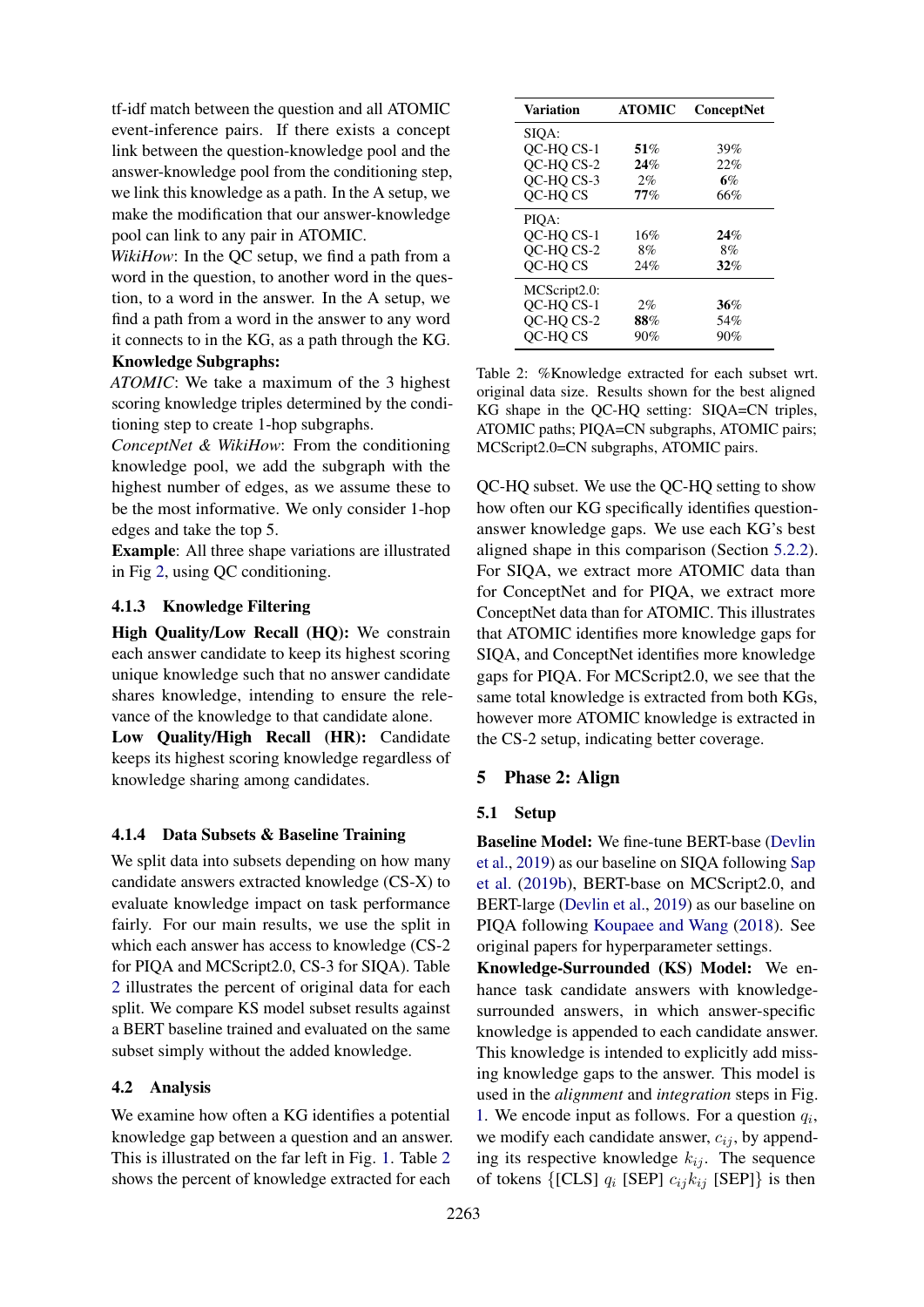<span id="page-5-1"></span>

| Variation            | Base.             | $KS+$ | KS-  |
|----------------------|-------------------|-------|------|
| SIQA AT. QC-HQ       | 38.1              | 42.9  | 40.5 |
| SIQA AT. QC-HR       | 60.3              | 59.0  | 56.4 |
| SIQA AT. A-HQ        | 60.4              | 60.0  | 59.2 |
| SIOA AT. A-HR        | 61.8              | 60.8  | 61.0 |
| <b>SIOA CN OC-HO</b> | 54.1              | 45.0  | 43.2 |
| <b>SIOA CN OC-HR</b> | 54.5              | 52.2  | 49.1 |
| SIQA CN A-HQ         | 61.5              | 61.5  | 61.9 |
| <b>SIOA CN A-HR</b>  | 61.2              | 60.0  | 59.7 |
| PIOA AT. OC-HO       | 54.6              | 49.3  | 50.0 |
| PIQA AT. QC-HR       | 61.8              | 51.2  | 48.8 |
| PIQA AT. A-HQ        | 50.6              | 61.2  | 64.9 |
| PIQA AT. A-HR        | 70.5              | 64.9  | 65.4 |
| PIOA CN OC-HO        | 60.5              | 66.5  | 59.9 |
| PIOA CN OC-HR        | 51.4              | 57.2  | 58.7 |
| PIQA CN A-HQ         | 49.0              | 64.5  | 66.4 |
| <b>PIOA CN A-HR</b>  | 70.5              | 54.5  | 51.9 |
| PIQA WH QC-HQ        | $\overline{53.3}$ | 54.7  | 48.0 |
| PIQA WH QC-HR        | 59.9              | 54.7  | 55.0 |
| PIOA WH A-HO         | 53.5              | 68.3  | 69.0 |
| PIOA WH A-HR         | 67.5              | 51.4  | 49.3 |
| MC AT. OC-HO         | 80.3              | 83.0  | 79.6 |
| MC AT. QC-HR         | 82.4              | 80.8  | 79.4 |
| MC AT. A-HQ          | 82.5              | 80.9  | 79.6 |
| MC AT. A-HR          | 81.2              | 80.0  | 77.6 |
| MC CN QC-HQ          | 78.6              | 79.4  | 76.2 |
| MC CN QC-HR          | 78.8              | 79.3  | 78.4 |
| MC CN A-HO           | 82.6              | 80.3  | 77.4 |
| <b>MC CN A-HR</b>    | 82.2              | 80.2  | 76.9 |

Table 3: Accuracy for extraction variations on: SIQA CS-3 for ATOMIC paths & ConceptNet triples; PIQA CS-2 for ATOMIC pairs & ConceptNet subgraphs & WikiHow paths; and MCScript2.0 CS-2 for ATOMIC pairs & ConceptNet subgraphs.

passed as input to BERT. Thus, each candidate answer is surrounded by knowledge that allows BERT to potentially fill reasoning gaps between the question and answer. The extraction variations for  $k_{ij}$ are described in Section [4.1.](#page-3-2)

### 5.2 Analysis

We investigate how well the extracted knowledge and the task are aligned by allowing the knowledge to fill in the question-answer knowledge gap and determining whether this improves performance. This is illustrated in the center of Fig. [1.](#page-1-0)

#### 5.2.1 Extraction Variation Analysis

Table [3](#page-5-1) illustrates performance for each KG across each of the different extractions, using the subset in which each candidate answer has access to knowledge. We compare question-conditioned, unconditioned, high recall, and high quality settings for the best aligned knowledge shape (ConceptNet triples, ATOMIC paths for SIQA; ConceptNet subgraphs, ATOMIC pairs, WikiHow paths for PIQA; Concept-Net subgraphs, ATOMIC pairs for MCScript2.0) across the three KGs. For each setting, we show results both for when knowledge is present dur-

ing inference time (KS+) and when it is not (KS-). We see that SIQA performed best when it received QC-HQ knowledge from ATOMIC, reflecting the strong, one-to-one alignment between SIQA and ATOMIC. PIQA, however, performs well across most extractions for ConceptNet, indicating that PIQA is generally well aligned with ConceptNet and only performs poorly when the extraction process becomes too noisy. Additionally, PIQA performs well with WikiHow for the unconditioned, high quality setting, indicating that the WikiHow KG is not well aligned across question-answer pairs, but does identify useful knowledge gaps within the answer that may improve performance on the task. Finally, we see that MCScript2.0 performed best when it received QC-HQ knowledge from ATOMIC, and similarly to SIQA, improves when seeing this knowledge at inference time.

#### <span id="page-5-0"></span>5.2.2 Knowledge Shape Analysis

We discuss knowledge shape effects on alignment. ATOMIC: For SIQA, ATOMIC paths have the best alignment, due to the high quality achieved when constraining knowledge for the SIQA question to link to knowledge for the answer. ATOMIC pairs and subgraphs seem to be learned more implicitly and do not yield large overall improvements when added explicitly during inference time. It seems that SIQA requires longer, more informative knowledge at inference time, which pairs and subgraphs do not offer. For example, consider the SIQA context and answer on the right of Fig [2.](#page-3-0) For this data point, we extract the following ATOMIC path: [PersonX has to go to the dentist, need to make an appointment, PersonX picks up from school, to drive kids home], and the following ATOMIC pair: [PersonX picks \_ up from school, to drive kids home]. We can see that the path clearly contains more context and detail for the knowledge required to make the correct prediction. For PIQA, we saw the largest improvements for ATOMIC pairs and subgraphs, where pairs ultimately perform best, indicating that PIQA might find concise and direct information from ATOMIC more useful. For MCScript2.0, ATOMIC pairs aligned best exclusively.

ConceptNet: For SIQA, ConceptNet triples and subgraphs show similar alignment results and we do not see major improvements. It seems that the content of ConceptNet is not aligned well to SIQA, regardless of shape. For PIQA, we see improvements for both triples and subgraphs, and get our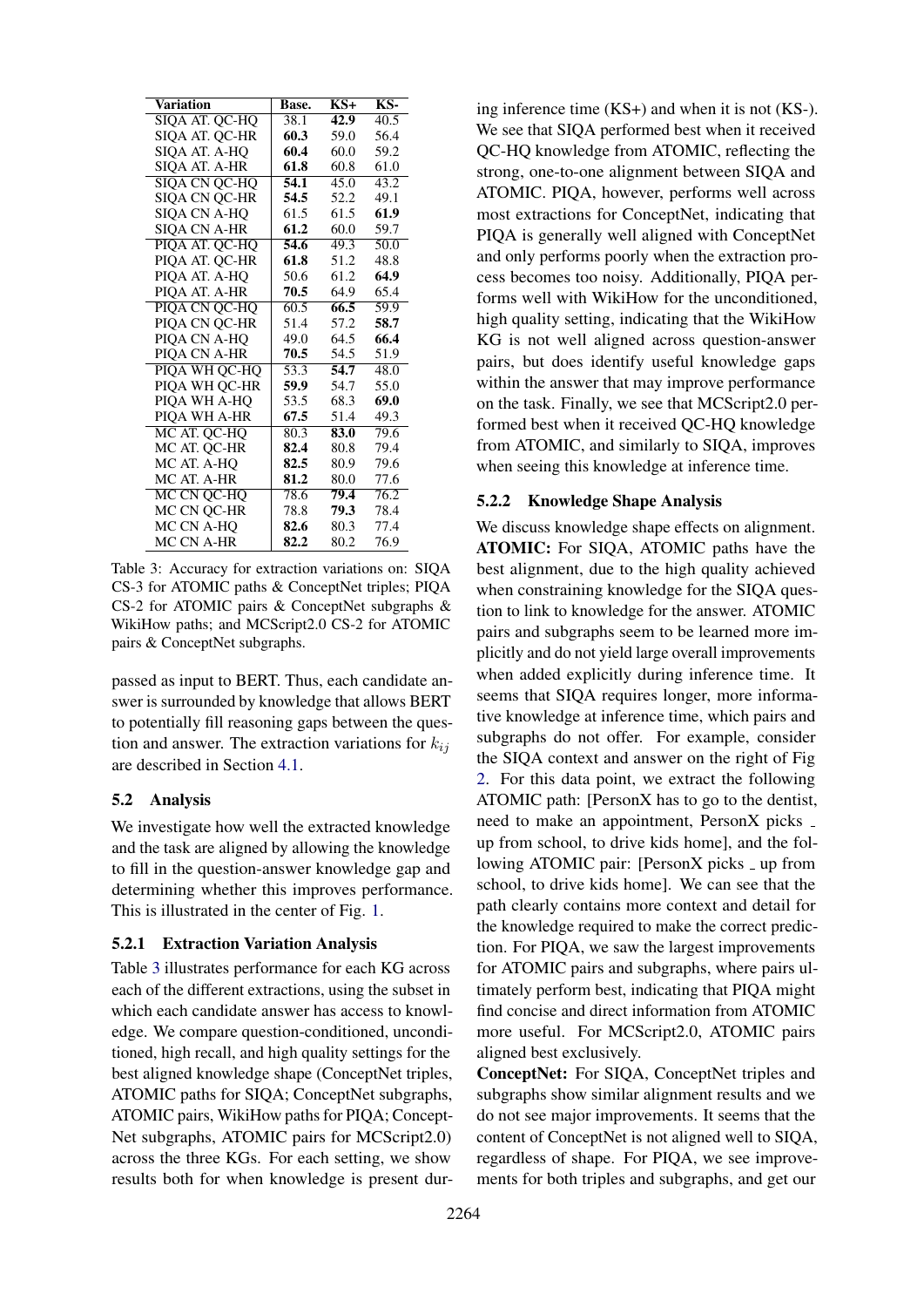best improvements with subgraphs, indicating that the extra knowledge encoded in a subgraph shape via ConceptNet is helpful for the PIQA task. Similarly to SIQA, MCScript2.0 performed best with ConceptNet subgraphs, but these do not yield major improvements. Interestingly, results on MC-Script2.0 only show slight improvement for ConceptNet when knowledge is present at inference time, and shows no improvement otherwise.

WikiHow: WikiHow paths performed best, indicating that paths were the best way to extract information, as WikiHow pairs and subgraphs might have contained redundant information given limitations with the WikiHow KG extraction process.

### 5.2.3 Knowledge Graph Analysis

Given our alignment results, it is clear to see that ATOMIC is the best match for SIQA, that Concept-Net is the best match for PIQA, and that ATOMIC is the best match for MCScript2.0 (most likely due to its need for script knowledge, which often requires social knowledge). The encoding of each KG plays an important role in this match. We see that the ConceptNet to PIQA match is more robust to extraction methods, which may be a side effect of ConceptNet's encoding, where directly linking nodes is less noisy than using tf-idf measures for the ATOMIC encoding, in which we only see positive results when we have very selective filters in our extraction techniques. The concise, short nature of ConceptNet's knowledge also lends itself to more implicit knowledge learning for certain types of tasks, whereas the more descriptive nature of ATOMIC can be read during inference time (see Fig [2](#page-3-0) for examples). This illustrates the possibility that ConceptNet may boost performance as a regularizer for certain tasks.

#### 6 Phase 3: Integrate

#### 6.1 Setup

We analyze two aspects of integration, depicted on the far right in Fig. [1.](#page-1-0) First, we construct commonsense probes to demonstrate how much knowledge we gain from our KGs via our transformer-based KS model with respect to a BERT baseline. Second, we examine distributional changes in our models before and after commonsense integration and verify our results with human evaluation. With our probes, we can compare how well models distinguish between several types of ATOMIC-style knowledge, outlined below.

<span id="page-6-0"></span>

| Type                        | <b>Baseline</b> | <b>KS</b> model |
|-----------------------------|-----------------|-----------------|
| <b>Relation Probes</b>      |                 |                 |
| xWant vs xEffect            | 53.66           | 46.59           |
| xWant vs xReact             | 51.66           | 77.39           |
| xWant vs xIntent            | 52.05           | 45.77           |
| xWant vs xNeed              | 47.99           | 50.32           |
| xWant vs xAttr              | 71.74           | 65.19           |
| xEffect vs xReact           | 43.32           | 63.36           |
| xEffect vs xIntent          | 54.29           | 44.85           |
| xEffect vs xNeed            | 49.22           | 52.48           |
| xEffect vs xAttr            | 61.52           | 59.44           |
| xReact vs xIntent           | 52.34           | 73.32           |
| xReact vs xNeed             | 49.21           | 74.76           |
| xReact vs xAttr             | 48.48           | 57.71           |
| xIntent vs xNeed            | 44.18           | 42.24           |
| xIntent vs xAttr            | 78.96           | 64.64           |
| xNeed vs xAttr              | 68.97           | 68.49           |
| oWant vs oEffect            | 51.74           | 41.83           |
| oWant vs oReact             | 43.90           | 72.04           |
| oEffect vs oReact           | 49.12           | 59.02           |
| <b>Agent-Patient Probes</b> |                 |                 |
| xWant ys oWant              | 70.12           | 70.09           |
| xEffect vs oEffect          | 74.34           | 73.51           |
| xReact vs oReact            | 74.34           | 69.51           |
| <b>Concept Probes</b>       |                 |                 |
| inference                   | 74.96           | 77.40           |
| event                       | 67.74           | 65.07           |

Table 4: QA probe results on ATOMIC-SIQA QC-HQ KS model vs BERT baseline.

Relational Probes: We predict the ATOMIC relation between an event and inference pair, constraining our candidate answer set to two specified inference dimensions. For example, xWant vs xNeed might refer to a probe that will predict an answer from the candidate set: [Person wants recognition, Person needs recognition] given some event, essentially pitting the two relations against each other to evaluate the difficulty of distinguishing. Agent-Patient Probes: We predict the agent of the

inference where the candidate set is the agent and patient of the event (using ATOMIC abstractions). Concept Probes: We predict concepts and constrain our candidate answer set to the most salient concept in the sequence and its respective antonym. A full description of probe construction and examples for each knowledge type can be found in the appendix. We evaluate QA probes via standard accuracy after fine-tuning.

#### 6.2 Analysis: Commonsense Probes

Table [4](#page-6-0) compares the performance between the best performing ATOMIC-SIQA KS model and respective SIQA BERT baseline. We see notable performance differences for our relation probes, showing that the KS model does well at identifying the React relation and that the baseline tends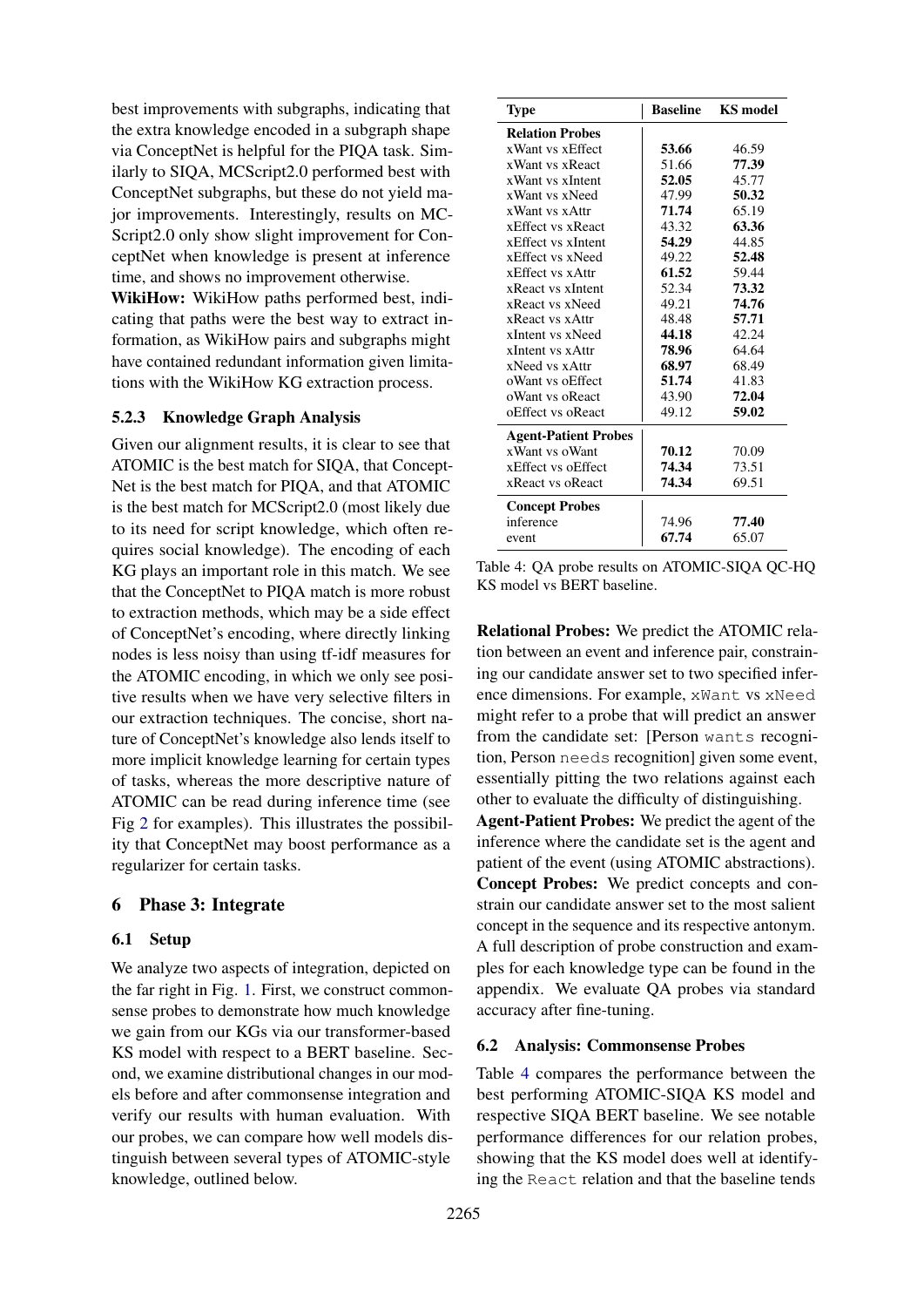| Correct | <b>Incorrect</b> |  |  |
|---------|------------------|--|--|
| 19.5%   | $12.4\%$         |  |  |

<span id="page-7-0"></span>Table 5: Distribution changes for selected class from baseline to KS model.

to identify the Attribute relation well. While the KS model improves on several QA relational probes, the performance was comparable for agentpatient and world knowledge probes, indicating the knowledge gaps ATOMIC is better at resolving, i.e., relational (feelings, reactions, etc.) versus antonym/synonym information about concepts.

#### 6.3 Analysis: Distribution Change

We conduct an integration analysis on our best ATOMIC-SIQA setting (QC-HQ). We examine 40 multiple choice questions and analyze KS model prediction changes with respect to the baseline. We observe that 93% of prediction changes were made because the new prediction's knowledge had the best reasoning flow to resolve a knowledge gap.

Fig. [1](#page-1-0) defines our distribution change analysis as  $\Delta p_{cs\_sel} = p_{cs\_sel}^{cs} - p_{cs\_sel}^{base}$ . Here,  $p_{cs\_sel}^{cs}$  indicates the KS Model's probability of selecting the KS Model's selected answer and  $p_{cs\_sel}^{base}$  indicates the baseline's probability of selecting the KS Model's selected answer. Thus,  $\Delta p_{cs\_sel}$  indicates the change in the probability of selection for the KS Model's selected answer before (Base Model) and after (KS Model) knowledge integration.

Table [5](#page-7-0) shows the distribution change from the baseline to the KS model for the selected answer. When a switch became positive, the average probability increase of the selected ground truth candidate answer was 19.5%, whereas when a switch became negative the increase was 12.4%. Thus, the distribution change shows more confidence about ground truth selection with added knowledge, indicating that the quality of a ground truth's knowledge is higher than that of a negative candidate.

#### 6.4 Analysis: Human Evaluation

We performed human evaluation on 100 SIQA, 100 PIQA, and 100 MCScript2.0 question-answer pairs to determine the validity of our process for both knowledge gap identification and alignment.<sup>[2](#page-7-1)</sup> To show the validity of our QC-HQ extraction method as a measure for knowledge gap identification, we

<span id="page-7-2"></span>

|      | <b>ATOMIC</b> | CN  |
|------|---------------|-----|
| SIOA | 89%           | 91% |
| PIOA | 48%           | 82% |
| MC.  | 75%           | 74% |

<span id="page-7-3"></span>Table 6: Human evaluation for valid knowledge gap.

|             | <b>ATOMIC</b> | CN  |
|-------------|---------------|-----|
| SIOA        | 66%           | 18% |
| <b>PIOA</b> | 16%           | 22% |
| MC.         | 31%           | 43% |

Table 7: Human evaluation for correct knowledge gap.

find that this extraction method is a valid potential SIQA knowledge gap identification 89% of the time for ATOMIC and 91% for ConceptNet. Valid, in this case, means that the correct concepts (that identify a relevant knowledge gap) were used to create a link. These results are found in Table [6.](#page-7-2) We also show that for our best ATOMIC extraction (QC-HQ), we extract the correct knowledge for the gap 66% of the time, demonstrating the connection between KS model improvement and alignment. Correct, in this case, means that the content of the link itself is relevant to resolve the commonsense gap. These results are found in Table [7.](#page-7-3) In contrast, we see that our best ConceptNet extraction (A-HQ) finds the correct knowledge for the gap 18% of the time. This is probably why we do not see much improvement when we give our ConceptNet KS model knowledge during inference time and why it seems to improve mostly via regularization.

On PIQA, we find that this extraction method is a valid potential knowledge gap identification 48% of the time for ATOMIC and 82% for Concept-Net. We conclude that if we do not see alignment improvement on the QC-HQ setting (as is true of ATOMIC-PIQA), then extraction does not indicate the best knowledge gap coverage. Additionally, we find that for our best ATOMIC extraction method (A-HQ), we extract the correct knowledge for the gap 16% of the time and that for our best ConceptNet extraction method (A-HQ), we extract the correct knowledge for the gap 22% of the time.

For MCScript2.0, we found the best empirical performance with QC-HQ settings for both ATOMIC and ConceptNet. With these settings, we found that a valid potential knowledge gap identification occurs 75% of the time for ATOMIC and 74% for ConceptNet. Additionally, we find that with ATOMIC, we extract the correct knowledge for the gap for 31% of examples, and with ConceptNet for 43%. The higher correct extractions for

<span id="page-7-1"></span> $2^2$ Done by expert authors since this is time-consuming, finegrained verification analysis (instead of model evaluation).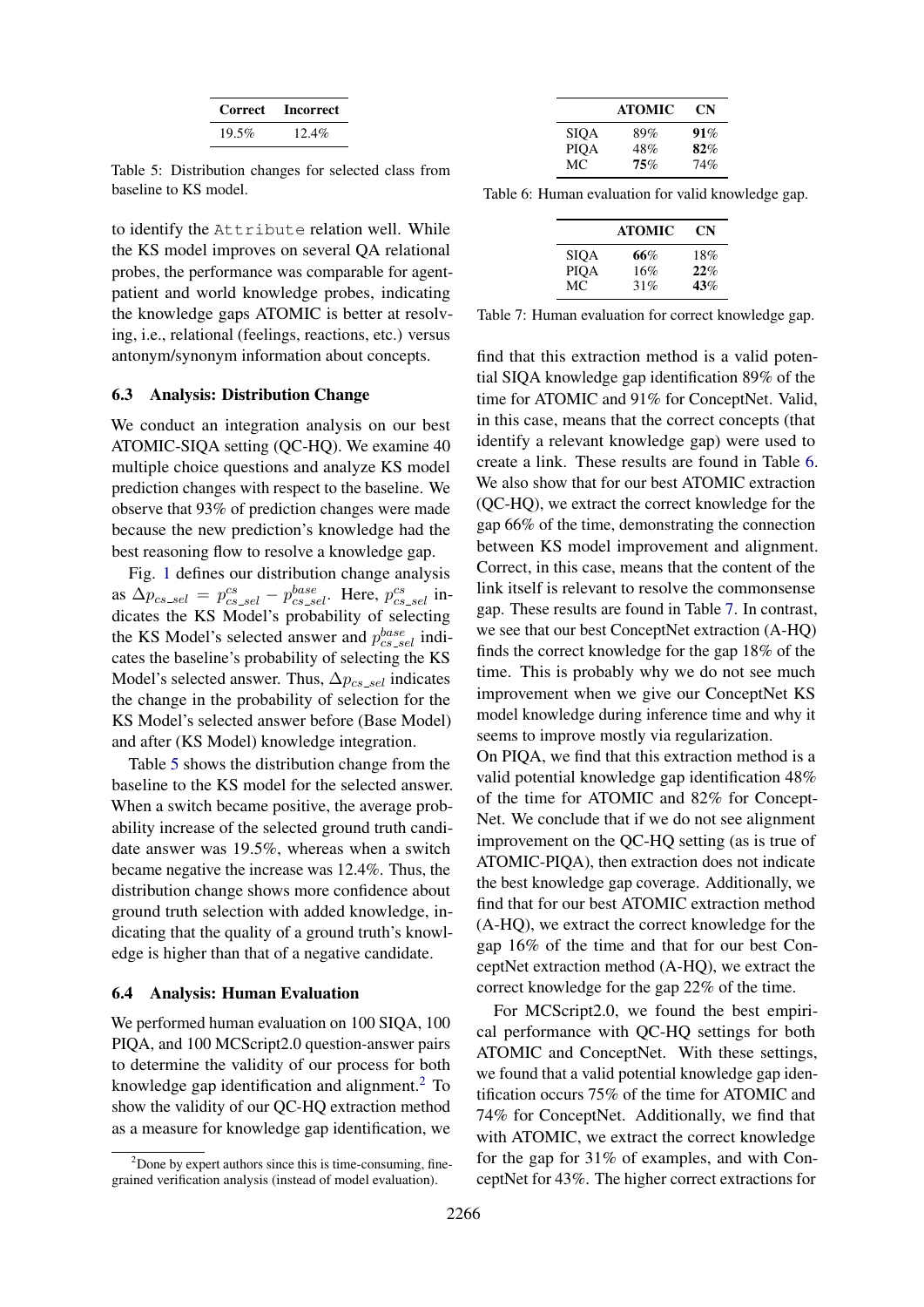<span id="page-8-0"></span>

| Type                        | <b>BERT</b> | <b>RoBERTa</b> |
|-----------------------------|-------------|----------------|
| <b>Relation Probes</b>      |             |                |
| xWant vs xEffect            | 60.90       | 56.68          |
| xWant vs xReact             | 94.15       | 94.96          |
| xWant vs xIntent            | 57.02       | 57.10          |
| xWant vs xNeed              | 57.13       | 59.52          |
| xWant vs xAttr              | 87.73       | 86.68          |
| xEffect vs xReact           | 60.88       | 57.93          |
| xEffect vs xIntent          | 78.74       | 71.79          |
| xEffect vs xNeed            | 58.38       | 50.49          |
| xEffect vs xAttr            | 58.18       | 58.13          |
| xReact vs xIntent           | 84.97       | 92.59          |
| xReact vs xNeed             | 94.63       | 94.29          |
| xReact vs xAttr             | 56.72       | 57.27          |
| xIntent vs xNeed            | 51.23       | 52.67          |
| xIntent vs xAttr            | 61.57       | 64.73          |
| xNeed vs xAttr              | 83.51       | 77.87          |
| oWant vs oEffect            | 61.71       | 61.61          |
| oWant vs oReact             | 94.80       | 90.97          |
| oEffect vs oReact           | 60.46       | 61.00          |
| <b>Agent-Patient Probes</b> |             |                |
| xWant vs oWant              | 65.79       | 46.71          |
| xEffect vs oEffect          | 32.24       | 60.67          |
| xReact vs oReact            | 62.64       | 52.10          |
| <b>Concept Probes</b>       |             |                |
| inference                   | 79.15       | 80.68          |
| event                       | 68.91       | 68.51          |

Table 8: MLM probe zero-shot results.

ConceptNet are most likely due to the best performing extraction settings being QC-HQ. ATOMIC QC-HQ settings visibly outperform the baseline empirically, whereas ConceptNet QC-HQ settings perform only slightly better. This may be due to the fact that MCScript2.0 has a much larger context than any of our other datasets, and thus a model may already be able to implicitly infer the explicit taxonomic knowledge offered by ConceptNet.

#### 7 MLM Commonsense Probes

We evaluate the transformer-based models used in our setup to assess how much knowledge LMs already know and how easy it is for them to learn.

## 7.1 Setup

We examine our MLM probes in two settings: zeroshot and fine-tuned. For the zero-shot setting, we use a pre-trained LM without any fine-tuning. This is to examine how much knowledge a pre-trained transformer model already holds. For the finetuned setting, we train on each probe's respective train set and evaluate using the same metrics as in [Talmor et al.](#page-10-10) [\(2019a\)](#page-10-10). This is to examine how fast a model learns given its encoding before fine-tuning. Results, set up, metrics, and analysis for fine-tuned settings are found in the appendix.

## 7.2 Results

Table [8](#page-8-0) compares the performance of BERT and RoBERTa for zero-shot results. Majority label results are found in the appendix.

Zero-shot Results: RoBERTa and BERT perform comparably for most Relation probes. While performance is poor for most settings, both models perform very well at discerning between Want and React (xWant vs xReact, oWant vs oReact), and between xReact vs xNeed. Both models perform reasonably well at discerning Attr and Intent from other dimensions in certain settings (xWant vs xAttr, xNeed vs xAttr, xEffect vs xIntent, xReact vs xIntent). In general, the models seem to most consistently discern React from other dimensions. Finally, both models perform comparably and reasonably well on Concept probes, whereas the performance for Agent-Patient probes differs largely between the models and is often poor.

## 8 Conclusion

We proposed a method to analyze how well a candidate KG can correctly identify and accurately fill in gaps of reasoning for a given task. We presented a three step approach for analyzing this KG-to-task match via identification, alignment, and integration. We found that the ATOMIC KG aligns best with the SIQA task, and quantitatively analyze the quality of the extracted commonsense. We also found that the ConceptNet and WikiHow based KGs match best with the PIQA task. Finally, we see that the ATOMIC KG also aligns best with MCScript2.0, which was a novel discovery and is most likely a result of the task's script knowledge requirement. We demonstrate the knowledge contained and learned by our KS model via our commonsense probes, illustrating what knowledge transformer-based models already know and what they can learn. This analysis can be extended to any set of tasks and KGs to analyze match potential.

## Acknowledgments

We thank the reviewers for their useful feedback. This work was supported by DARPA MCS Grant #N66001-19-2-4031, NSF-CAREER Award 1846185, NSF PhD Fellowship, and awards from Microsoft and Amazon. The views are those of the authors and not of the funding agency.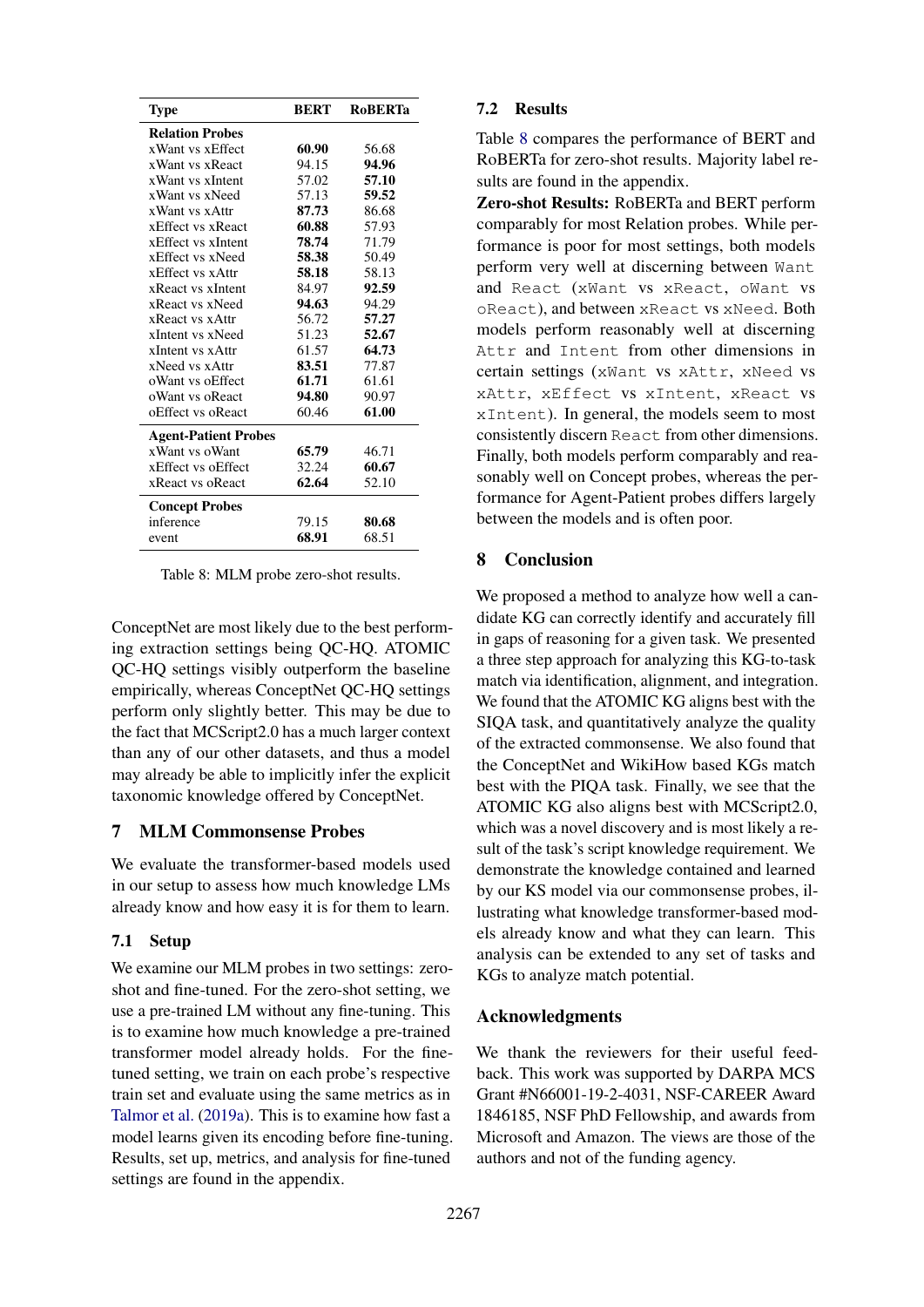#### References

- <span id="page-9-17"></span>Lisa Bauer, Yicheng Wang, and Mohit Bansal. 2018. Commonsense for generative multi-hop question answering tasks. In *Proceedings of the 2018 Conference on Empirical Methods in Natural Language Processing*, pages 4220–4230.
- <span id="page-9-4"></span>Chandra Bhagavatula, Ronan Le Bras, Chaitanya Malaviya, Keisuke Sakaguchi, Ari Holtzman, Hannah Rashkin, Doug Downey, Scott Wen-tau Yih, and Yejin Choi. 2020. Abductive commonsense reasoning. In *ICLR*.
- <span id="page-9-0"></span>Yonatan Bisk, Rowan Zellers, Ronan Le Bras, Jianfeng Gao, and Yejin Choi. 2020. Piga: Reasoning about physical commonsense in natural language. *AAAI*.
- <span id="page-9-14"></span>Antoine Bosselut and Yejin Choi. 2019. Dynamic knowledge graph construction for zero-shot com-<br>monsense question answering.  $arXiv$  preprint monsense question answering. *arXiv:1911.03876*.
- <span id="page-9-10"></span>Antoine Bosselut, Hannah Rashkin, Maarten Sap, Chaitanya Malaviya, Asli Celikyilmaz, and Yejin Choi. 2019. Comet: Commonsense transformers for automatic knowledge graph construction. In *Proceedings of the 57th Annual Meeting of the Association for Computational Linguistics*, pages 4762–4779.
- <span id="page-9-15"></span>Qian Chen, Xiaodan Zhu, Zhen-Hua Ling, Diana Inkpen, and Si Wei. 2017. Neural natural language inference models enhanced with external knowledge. *arXiv preprint arXiv:1711.04289*.
- <span id="page-9-21"></span>Jeff Da and Jungo Kasai. 2019. Understanding commonsense inference aptitude of deep contextual representations. In *Proceedings of the First Workshop on Commonsense Inference in Natural Language Processing*, pages 1–12.
- <span id="page-9-5"></span>Jacob Devlin, Ming-Wei Chang, Kenton Lee, and Kristina Toutanova. 2019. Bert: Pre-training of deep bidirectional transformers for language understanding. *NAACL-HLT*.
- <span id="page-9-3"></span>Lifu Huang, Ronan Le Bras, Chandra Bhagavatula, and Yejin Choi. 2019. Cosmos qa: Machine reading comprehension with contextual commonsense reasoning. In *Proceedings of the 2019 Conference on Empirical Methods in Natural Language Processing and the 9th International Joint Conference on Natural Language Processing (EMNLP-IJCNLP)*, pages 2391–2401.
- <span id="page-9-2"></span>Mahnaz Koupaee and William Yang Wang. 2018. Wikihow: A large scale text summarization dataset. *arXiv preprint arXiv:1810.09305*.
- <span id="page-9-12"></span>Sunjae Kwon, Cheongwoong Kang, Jiyeon Han, and Jaesik Choi. 2019. Why do masked neural language models still need common sense knowledge? *arXiv preprint arXiv:1911.03024*.
- <span id="page-9-18"></span>Hector Levesque, Ernest Davis, and Leora Morgenstern. 2012. The winograd schema challenge. In

*Thirteenth International Conference on the Principles of Knowledge Representation and Reasoning*. Citeseer.

- <span id="page-9-9"></span>Bill Yuchen Lin, Xinyue Chen, Jamin Chen, and Xiang Ren. 2019a. Kagnet: Knowledge-aware graph networks for commonsense reasoning. In *Proceedings of the 2019 Conference on Empirical Methods in Natural Language Processing and the 9th International Joint Conference on Natural Language Processing (EMNLP-IJCNLP)*, pages 2822–2832.
- <span id="page-9-11"></span>Bill Yuchen Lin, Seyeon Lee, Rahul Khanna, and Xiang Ren. 2020. Birds have four legs?! numersense: Probing numerical commonsense knowledge of pre-trained language models. *arXiv preprint arXiv:2005.00683*.
- <span id="page-9-13"></span>Bill Yuchen Lin, Ming Shen, Wangchunshu Zhou, Pei Zhou, Chandra Bhagavatula, Yejin Choi, and Xiang Ren. 2019b. Commongen: A constrained text generation challenge for generative commonsense reasoning. *CoRR*, abs/1911.03705.
- <span id="page-9-7"></span>Yinhan Liu, Myle Ott, Naman Goyal, Jingfei Du, Mandar Joshi, Danqi Chen, Omer Levy, Mike Lewis, Luke Zettlemoyer, and Veselin Stoyanov. 2019. Roberta: A robustly optimized bert pretraining approach. *arXiv preprint arXiv:1907.11692*.
- <span id="page-9-19"></span>Kaixin Ma, Jonathan Francis, Quanyang Lu, Eric Nyberg, and Alessandro Oltramari. 2019. Towards generalizable neuro-symbolic systems for commonsense question answering. In *Proceedings of the First Workshop on Commonsense Inference in Natural Language Processing*, pages 22–32.
- <span id="page-9-20"></span>George A Miller. 1995. Wordnet: a lexical database for english. *Communications of the ACM*, 38(11):39– 41.
- <span id="page-9-8"></span>Arindam Mitra, Pratyay Banerjee, Kuntal Kumar Pal, Swaroop Mishra, and Chitta Baral. 2019. Exploring ways to incorporate additional knowledge to improve natural language commonsense question answering. *AAAI*.
- <span id="page-9-16"></span>Sayantan Mitra, Mohammed Hasanuzzaman, Sriparna Saha, and Andy Way. 2018. [Incorporating deep vi](https://www.aclweb.org/anthology/C18-1321)[sual features into multiobjective based multi-view](https://www.aclweb.org/anthology/C18-1321) [search results clustering.](https://www.aclweb.org/anthology/C18-1321) In *Proceedings of the 27th International Conference on Computational Linguistics*, pages 3793–3805, Santa Fe, New Mexico, USA. Association for Computational Linguistics.
- <span id="page-9-1"></span>Simon Ostermann, Michael Roth, and Manfred Pinkal. 2019. Mcscript2. 0: A machine comprehension corpus focused on script events and participants. In *Proceedings of the Eighth Joint Conference on Lexical and Computational Semantics (\* SEM 2019)*, pages 103–117.
- <span id="page-9-6"></span>Alec Radford, Jeffrey Wu, Rewon Child, David Luan, Dario Amodei, and Ilya Sutskever. 2019. Language models are unsupervised multitask learners. *OpenAI Blog*, 1(8).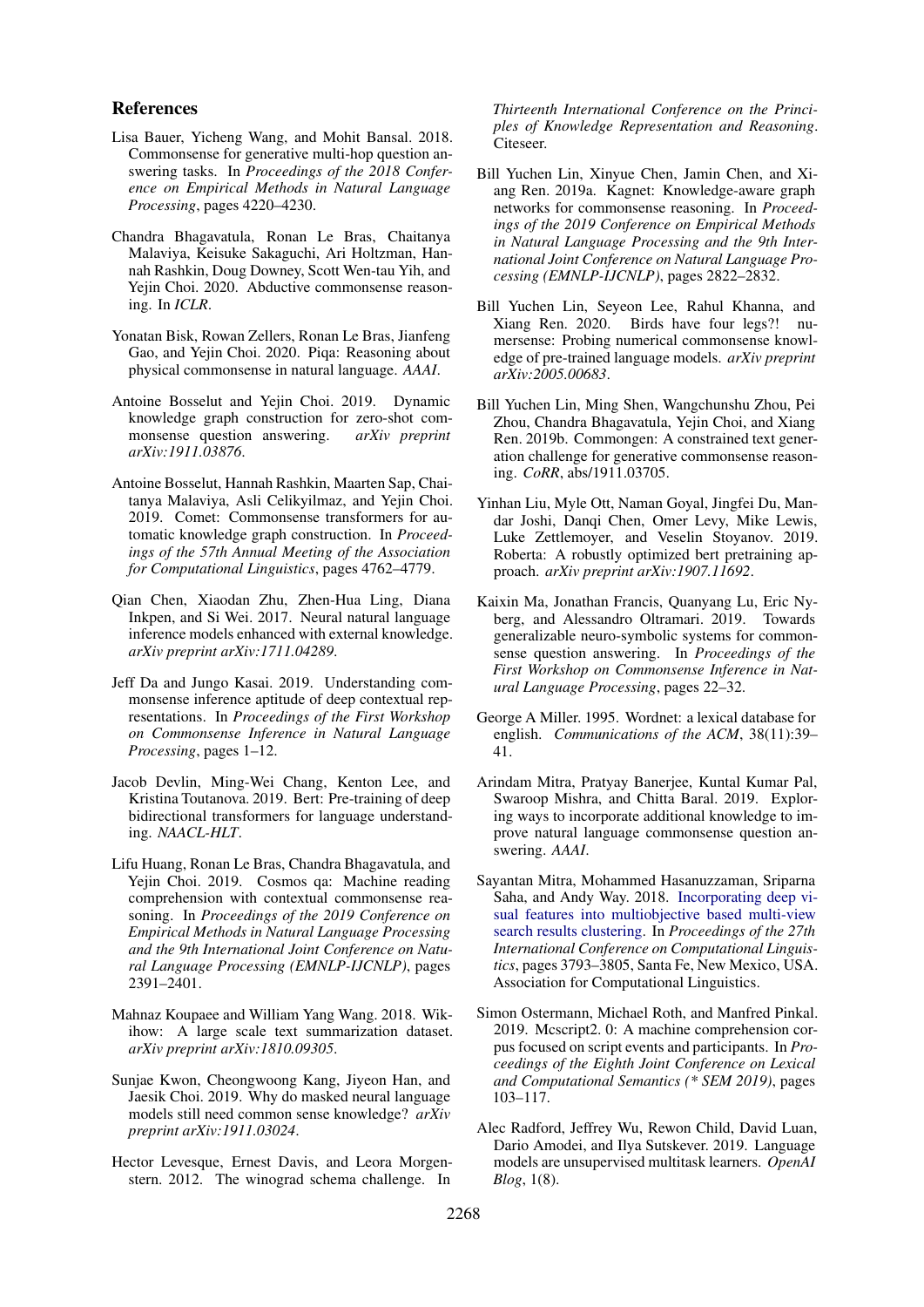- <span id="page-10-5"></span>Nazneen Fatema Rajani, Bryan McCann, Caiming Xiong, and Richard Socher. 2019. Explain yourself! leveraging language models for commonsense reasoning. In *Proceedings of the 57th Annual Meeting of the Association for Computational Linguistics*, pages 4932–4942.
- <span id="page-10-7"></span>Kyle Richardson and Ashish Sabharwal. 2019. What does my qa model know? devising controlled probes using expert knowledge. *arXiv preprint arXiv:1912.13337*.
- <span id="page-10-9"></span>Anna Rogers, Olga Kovaleva, and Anna Rumshisky. 2020. A primer in bertology: What we know about how bert works. *arXiv preprint arXiv:2002.12327*.
- <span id="page-10-1"></span>Maarten Sap, Ronan Le Bras, Emily Allaway, Chandra Bhagavatula, Nicholas Lourie, Hannah Rashkin, Brendan Roof, Noah A Smith, and Yejin Choi. 2019a. Atomic: An atlas of machine commonsense for if-then reasoning. In *Proceedings of the AAAI Conference on Artificial Intelligence*, volume 33, pages 3027–3035.
- <span id="page-10-0"></span>Maarten Sap, Hannah Rashkin, Derek Chen, Ronan Le Bras, and Yejin Choi. 2019b. Social iqa: Commonsense reasoning about social interactions. In *Proceedings of the 2019 Conference on Empirical Methods in Natural Language Processing and the 9th International Joint Conference on Natural Language Processing (EMNLP-IJCNLP)*, pages 4453– 4463.
- <span id="page-10-2"></span>Robyn Speer, Joshua Chin, and Catherine Havasi. 2017. Conceptnet 5.5: An open multilingual graph of general knowledge. In *Thirty-First AAAI Conference on Artificial Intelligence*.
- <span id="page-10-6"></span>Yu Sun, Shuohuan Wang, Yukun Li, Shikun Feng, Xuyi Chen, Han Zhang, Xin Tian, Danxiang Zhu, Hao Tian, and Hua Wu. 2019. Ernie: Enhanced representation through knowledge integration. *ACL*.
- <span id="page-10-10"></span>Alon Talmor, Yanai Elazar, Yoav Goldberg, and Jonathan Berant. 2019a. olmpics–on what language model pre-training captures. *arXiv preprint arXiv:1912.13283*.
- <span id="page-10-3"></span>Alon Talmor, Jonathan Herzig, Nicholas Lourie, and Jonathan Berant. 2019b. Commonsenseqa: A question answering challenge targeting commonsense knowledge. In *Proceedings of the 2019 Conference of the North American Chapter of the Association for Computational Linguistics: Human Language Technologies, Volume 1 (Long and Short Papers)*, pages 4149–4158.
- <span id="page-10-17"></span>Wenhan Xiong, Mo Yu, Shiyu Chang, Xiaoxiao Guo, and William Yang Wang. 2019. Improving question answering over incomplete kbs with knowledgeaware reader. In *Proceedings of the 57th Annual Meeting of the Association for Computational Linguistics*, pages 4258–4264.
- <span id="page-10-4"></span>Zhilin Yang, Zihang Dai, Yiming Yang, Jaime Carbonell, Ruslan Salakhutdinov, and Quoc V Le. 2019. Xlnet: Generalized autoregressive pretraining for language understanding. *NeurIPS*.
- <span id="page-10-15"></span>Zhi-Xiu Ye, Qian Chen, Wen Wang, and Zhen-Hua Ling. 2019. Align, mask and select: A simple method for incorporating commonsense knowledge into language representation models. *arXiv preprint arXiv:1908.06725*.
- <span id="page-10-14"></span>Rowan Zellers, Yonatan Bisk, Ali Farhadi, and Yejin Choi. 2019. From recognition to cognition: Visual commonsense reasoning. In *2019 IEEE/CVF Conference on Computer Vision and Pattern Recognition (CVPR)*, pages 6713–6724.
- <span id="page-10-12"></span>Rowan Zellers, Yonatan Bisk, Roy Schwartz, and Yejin Choi. 2018. SWAG: A large-scale adversarial dataset for grounded commonsense inference. In *Proceedings of the 2018 Conference on Empirical Methods in Natural Language Processing*, pages 93– 104.
- <span id="page-10-18"></span>Hongming Zhang, Xinran Zhao, and Yangqiu Song. 2020. Winowhy: A deep diagnosis of essential commonsense knowledge for answering winograd schema challenge. *arXiv preprint arXiv:2005.05763*.
- <span id="page-10-16"></span>Zhengyan Zhang, Xu Han, Zhiyuan Liu, Xin Jiang, Maosong Sun, and Qun Liu. 2019. Ernie: Enhanced language representation with informative entities. In *ACL*.
- <span id="page-10-13"></span>Ben Zhou, Daniel Khashabi, Qiang Ning, and Dan Roth. 2019. "Going on a vacation" takes longer than "Going for a walk": A Study of Temporal Commonsense Understanding. In *Proceedings of the 2019 Conference on Empirical Methods in Natural Language Processing and the 9th International Joint Conference on Natural Language Processing (EMNLP-IJCNLP)*.
- <span id="page-10-11"></span>Pei Zhou, Rahul Khanna, Bill Yuchen Lin, Daniel Ho, Xiang Ren, and Jay Pujara. 2020a. Can bert reason? logically equivalent probes for evaluating the inference capabilities of language models. *arXiv preprint arXiv:2005.00782*.
- <span id="page-10-8"></span>Xuhui Zhou, Yue Zhang, Leyang Cui, and Dandan Huang. 2020b. Evaluating commonsense in pretrained language models. *AAAI*.

## A Appendix

## A.1 WikiHow Subgraph Extraction Procedure

We extract PIQA-conditioned WikiHow subgraphs for each PIQA datapoint. We do this in three steps: 1. Given a PIQA goal, extract relevant titles in Wikihow via tf-idf.

2. Dependency parse the PIQA goal, extracted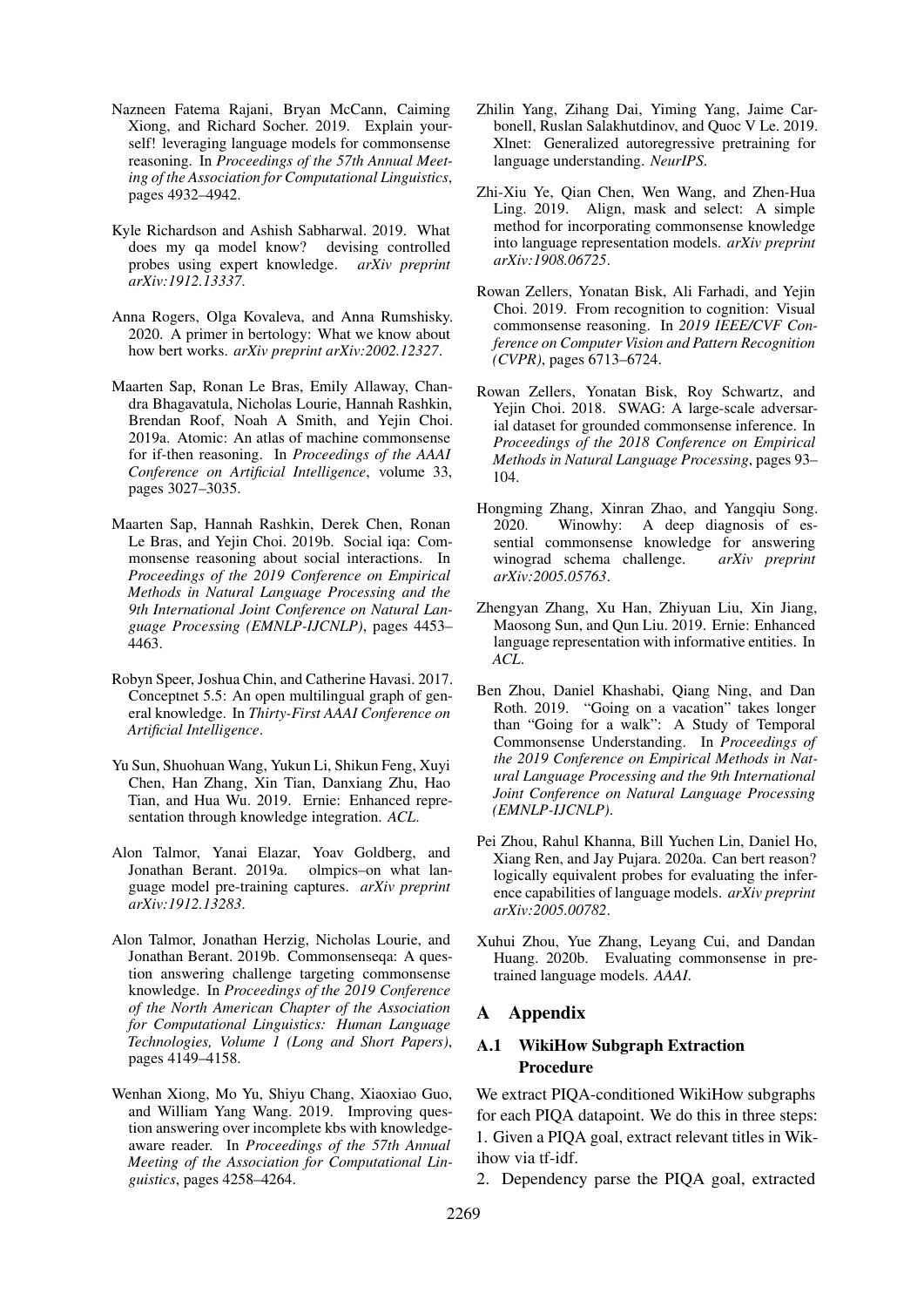<span id="page-11-0"></span>

| Type               | Data Size |
|--------------------|-----------|
| xWant vs xEffect   | 10012     |
| xWant vs xReact    | 10693     |
| xWant vs xIntent   | 9790      |
| xWant vs xNeed     | 9829      |
| xWant vs xAttr     | 11730     |
| xEffect vs xReact  | 9519      |
| xEffect vs xIntent | 8616      |
| xEffect vs xNeed   | 8655      |
| xEffect vs xAttr   | 10556     |
| xReact vs xIntent  | 9297      |
| xReact vs xNeed    | 9336      |
| xReact vs xAttr    | 11237     |
| xIntent vs xNeed   | 8433      |
| xIntent vs xAttr   | 10334     |
| xNeed vs xAttr     | 10334     |
| oWant vs oEffect   | 3873      |
| oWant vs oReact    | 3873      |
| oEffect vs oReact  | 3685      |
| xWant vs oWant     | 7974      |
| xEffect vs oEffect | 5911      |
| xReact vs oReact   | 7293      |
| inference          | 8401      |
| event              | 13228     |

Table 9: MLM & QA dev probe sizes.

Wikihow title, and each sentence in the title's corresponding paragraph.

3. Find overlapping concepts in the dependency parses for which to create concept nodes. Then, create a graph by combining all possible edges for a concept node (found in all dependency parses).

### A.2 Probe Construction Details

## A.2.1 QA

We use ATOMIC events and respective inferences and map them into the following QA formats.

Relational Probes. For relational probes, we state the event and follow it with "What happens next?". We then create candidates out of a corresponding inference, each with a different relation. For example,

PersonX puts out a fire. What happens next?

For the probe xWant vs xNeed, we select from the candidate answers: *[PersonX wants to receive recognition, PersonX needs to receive recognition]*, where our ground truth is *PersonX wants to receive recognition*.

Agent-Patient Probes. ATOMIC inference dimensions are either assigned to "PersonX" (most often the agent of the event, unless otherwise specified) or "others" (who are often influenced by the effects of PersonX's actions and may not be directly

referred to in the event, see original ATOMIC paper for more details). For Agent-Patient probes, we state the event and follow it with "Who [relation] [inference]"? Using our previous example, we have the following:

# PersonX puts out a fire. Who wants to receive recognition?

Where our candidate answers are: *[PersonX, others]*.

Concept Probes. For event concept prediction, we first state the inference and then ask "What happened?" We then create event candidates with a ground truth salient concept (determined in the same way as the MLM salient concepts described in the next section) and an antonym concept. For example:

### PersonX wants to receive recognition. What happened?

Where our candidate answers would be: *[PersonX puts out a fire, PersonX puts out a water]*.

For inference concept prediction, we state the event and follow it with "What happens next?". We then create inference candidates with a ground truth salient concept and an antonym concept. For example:

PersonX puts out a fire. What happens next?

Where our candidate answers would be: *[PersonX wants to receive recognition, PersonX wants to give recognition]*.

## A.2.2 MLM

Relational Probes. For inference dimensions relating to PersonX, we map the inference dimensions xWant, xNeed, xIntent, xReact, xEffect, xAttr onto the verbs *wants*, *needs*, *intends*, *feels*, *effect*, and *is*. For example, given the event:

#### PersonX puts out a fire.

We have the following inference in the xWant dimension: *to receive recognition*. We map this onto text for the following probe:

# PersonX puts out a fire. PersonX [MASK] to receive recognition.

The correct prediction for [MASK] is *wants*. So for the probe xWant vs xNeed, our candidate answers for predicting the mask would be *[wants, needs]*.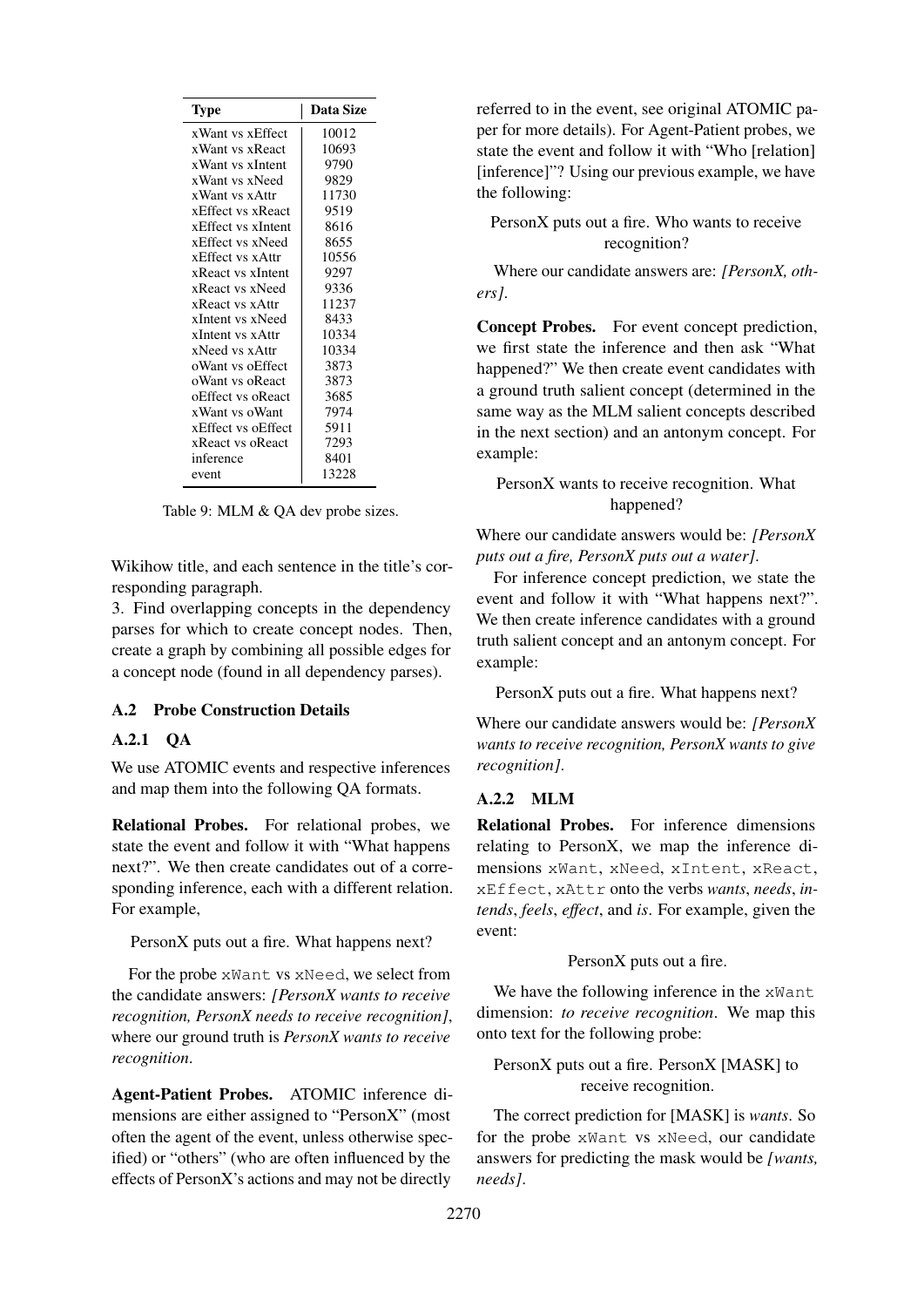<span id="page-12-0"></span>

|                             |          | <b>BERT-FT</b> |       | RoBERTa-FT |           |
|-----------------------------|----------|----------------|-------|------------|-----------|
| <b>Type</b>                 | majority | max            | WS    | max        | <b>WS</b> |
| <b>Relation Probes</b>      |          |                |       |            |           |
| xWant vs xEffect            | 56       | 95.25          | 93.56 | 95.45      | 93.95     |
| xWant vs xReact             | 52       | 99.10          | 98.70 | 99.21      | 98.32     |
| xWant vs xIntent            | 57       | 75.30          | 66.94 | 70.11      | 59.02     |
| xWant vs xNeed              | 57       | 82.17          | 72.48 | 86.70      | 70.66     |
| xWant vs xAttr              | 52       | 99.19          | 99.11 | 99.22      | 98.81     |
| xEffect vs xReact           | 54       | 98.17          | 96.73 | 98.18      | 93.32     |
| xEffect vs xIntent          | 51       | 95.89          | 93.93 | 96.30      | 93.50     |
| xEffect vs xNeed            | 51       | 95.22          | 93.48 | 95.64      | 93.86     |
| xEffect vs xAttr            | 58       | 98.44          | 97.58 | 98.58      | 97.57     |
| xReact vs xIntent           | 55       | 97.96          | 97.45 | 97.93      | 93.76     |
| xReact vs xNeed             | 55       | 99.27          | 98.79 | 99.41      | 98.60     |
| xReact vs xAttr             | 55       | 80.54          | 76.48 | 79.82      | 75.65     |
| xIntent vs xNeed            | 50       | 87.81          | 77.81 | 90.00      | 72.19     |
| xIntent vs xAttr            | 59       | 98.42          | 98.08 | 98.51      | 97.78     |
| xNeed vs xAttr              | 59       | 99.14          | 98.97 | 99.16      | 98.54     |
| oWant vs oEffect            | 61       | 93.90          | 91.21 | 93.98      | 90.78     |
| oWant vs oReact             | 52       | 99.10          | 98.49 | 99.08      | 98.81     |
| oEffect vs oReact           | 60       | 97.29          | 96.26 | 97.72      | 96.55     |
| <b>Agent-Patient Probes</b> |          |                |       |            |           |
| xWant vs oWant              | 70       | 84.46          | 76.62 | 83.70      | 72.45     |
| xEffect vs oEffect          | 75       | 84.99          | 77.58 | 83.45      | 76.67     |
| xReact vs oReact            | 70       | 78.77          | 72.49 | 70.88      | 70.11     |
| <b>Concept Probes</b>       |          |                |       |            |           |
| inference                   |          | 94.99          | 91.82 | 95.26      | 87.06     |
| event                       |          | 98.47          | 91.82 | 97.41      | 91.64     |

Table 10: Majority label and fine-tuning results for MLM probes.

For inference dimensions relating to Others, we map the inference dimensions oWant, oReact, and oEffect to the same verbs as before: *wants*, *feels*, and *effect* respectively. We set up probes in the same way as above.

Agent-Patient Probes. We create probes to evaluate whether a model can determine whether an inference dimension is assigned to PersonX or others. For example, consider the following probe:

PersonX puts out a fire. [MASK] wants to receive recognition.

In this example, the correct prediction is *PersonX*. However, in the below probe, the correct prediction is *others*.

PersonX puts out a fire. [MASK] want to thank PersonX.

Both of these probes use the following answer candidates: *[PersonX, others]*. We also remove plurals to ensure that the model does not make predictions using hints from grammar.

Concept Probes. We investigate two kinds of concepts in our probe: event concepts and inference concepts. In event concept probe construction,

we find the most salient concept in the event via POS tagging. We then replace this concept with [MASK] and set candidate answers as the ground truth answer and an antonym, as found via Word-Net [\(Miller,](#page-9-20) [1995\)](#page-9-20). For example, given the event and inference:

# PersonX discovers the answer. PersonX feels accomplished.

We identify *discovers* as the most salient concept in the event, and use the lemma from WordNet: *discovery*. We then use this to find a viable antonym: *lose*. Finally, we have the probe:

PersonX [MASK] the answer. PersonX feels accomplished.

And the candidates: *[discovery, lose]*.

We lemmatize the answers to allow for fair prediction between the truth concept and the antonym (which often comes lemmatized from Wordnet).

Similarly, we construct inference concept probes by predicting salient concepts in the inference dimension instead of the event.

## A.2.3 Training Setup

We create a training and a development set for each of our probes using the ATOMIC train and dev set.